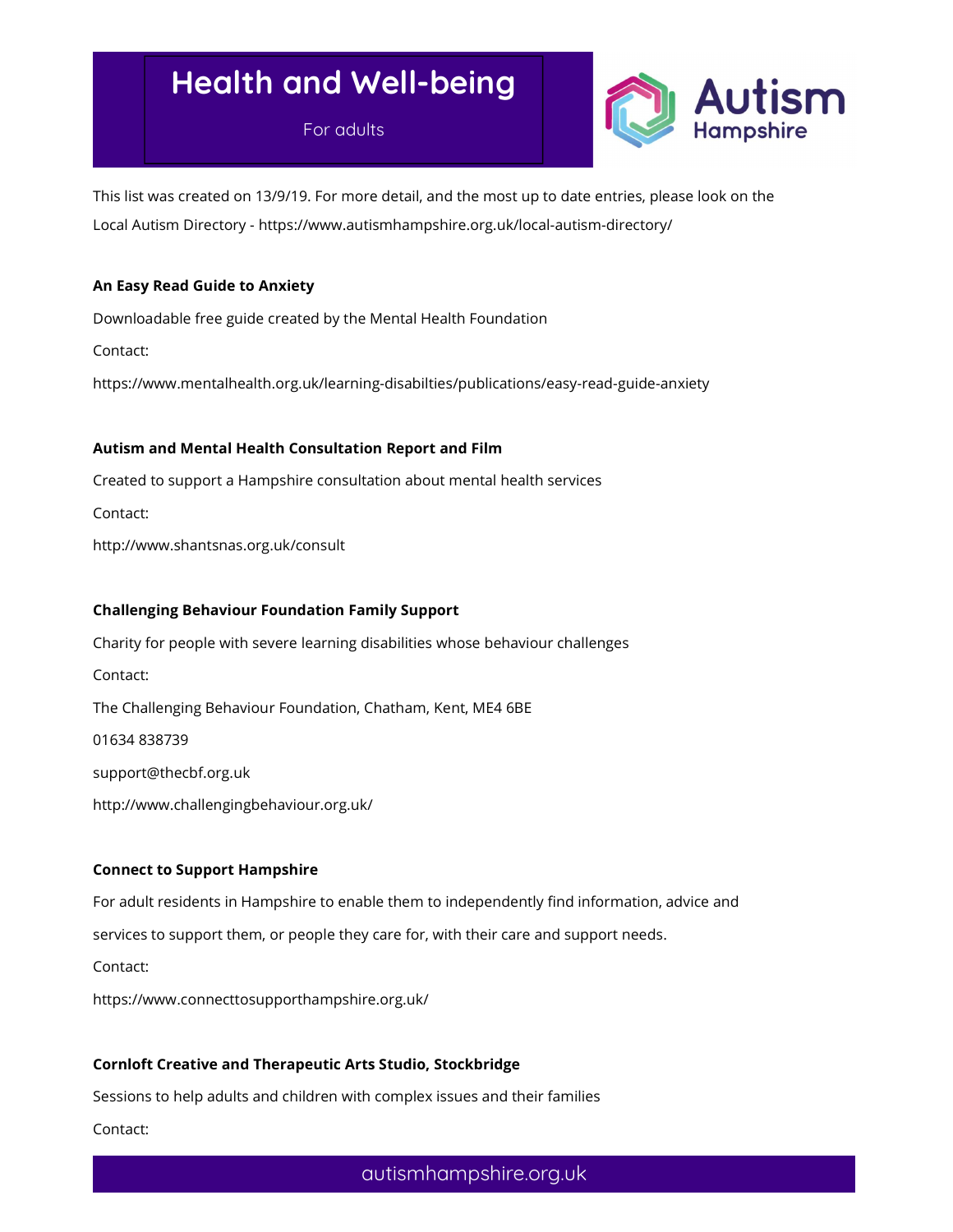For adults



Cornloft Art Studio and Consultancy, Creative and Therapeutic Art, Stockbridge, Hampshire, SO20

6DJ

Jeff - 07714 182071

Jeff@cornloft.org

http://www.cornloft.org.uk/creative.html

#### Dental Passport

To give vital information about you to your dentist Contact: Bradbury Centre, Southampton, Hampshire, SO16 5NA 0300 303 8603 http://www.accessibleinfo.co.uk/pdfs/MyDentalPassport.pdf

## Frank: Honest Information about Drugs

Friendly, confidential drugs advice Contact: 0300 123 6600 frank@talktofrank.com http://www.talktofrank.com/

#### Get Moving! Dance and Fitness - New Milton

Dance and fitness class for those with disabilities aged 16-25 Contact: New Milton Health and Leisure Centre, New Milton, Hampshire, BH25 6RR Sarah Newman on 01425 611199 sarah@isaacson.org.uk https://www.facebook.com/Getmovingsayso

## Healthwatch Hampshire

Your spotlight on local services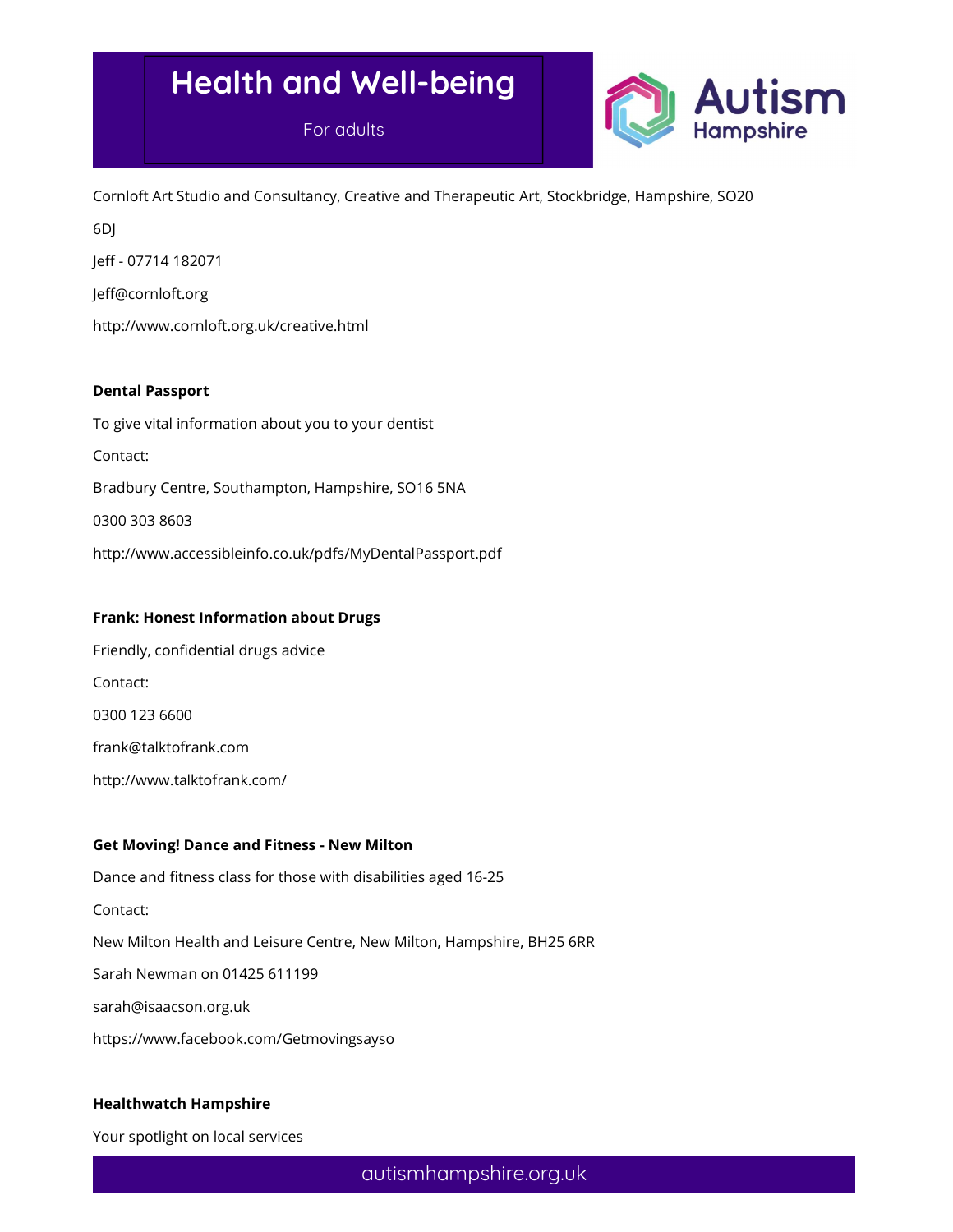For adults



Contact:

Healthwatch Hampshire, Unit 12, Winchester, Hampshire, SO23 0LD 01962 440 262 enquiries@healthwatchhampshire.co.uk http://www.healthwatchhampshire.co.uk/

#### Hospital Passport

National Autistic Society

Contact:

https://www.autism.org.uk/about/health/hospital-passport.aspx

## Independent Arts - Therapeutic Arts in the Community, Isle of Wight

Using arts to improve health, well-being and quality of life for older people. Contact: Furrlongs, Newport, Isle of Wight, PO30 2AX 01983822437 info@independentarts.org.uk http://www.independentarts.org.uk

## Isle of Wight - Private Occupational Therapist

Promoting independence and well-being Contact: 01983 753476 ot02vwo@btopenworld.com

## Kingsley Organisation – East Hampshire

Personal development for disabled adults

Contact:

Kingsley Organisation, Kingsley, , GU35 9ND

01420 479000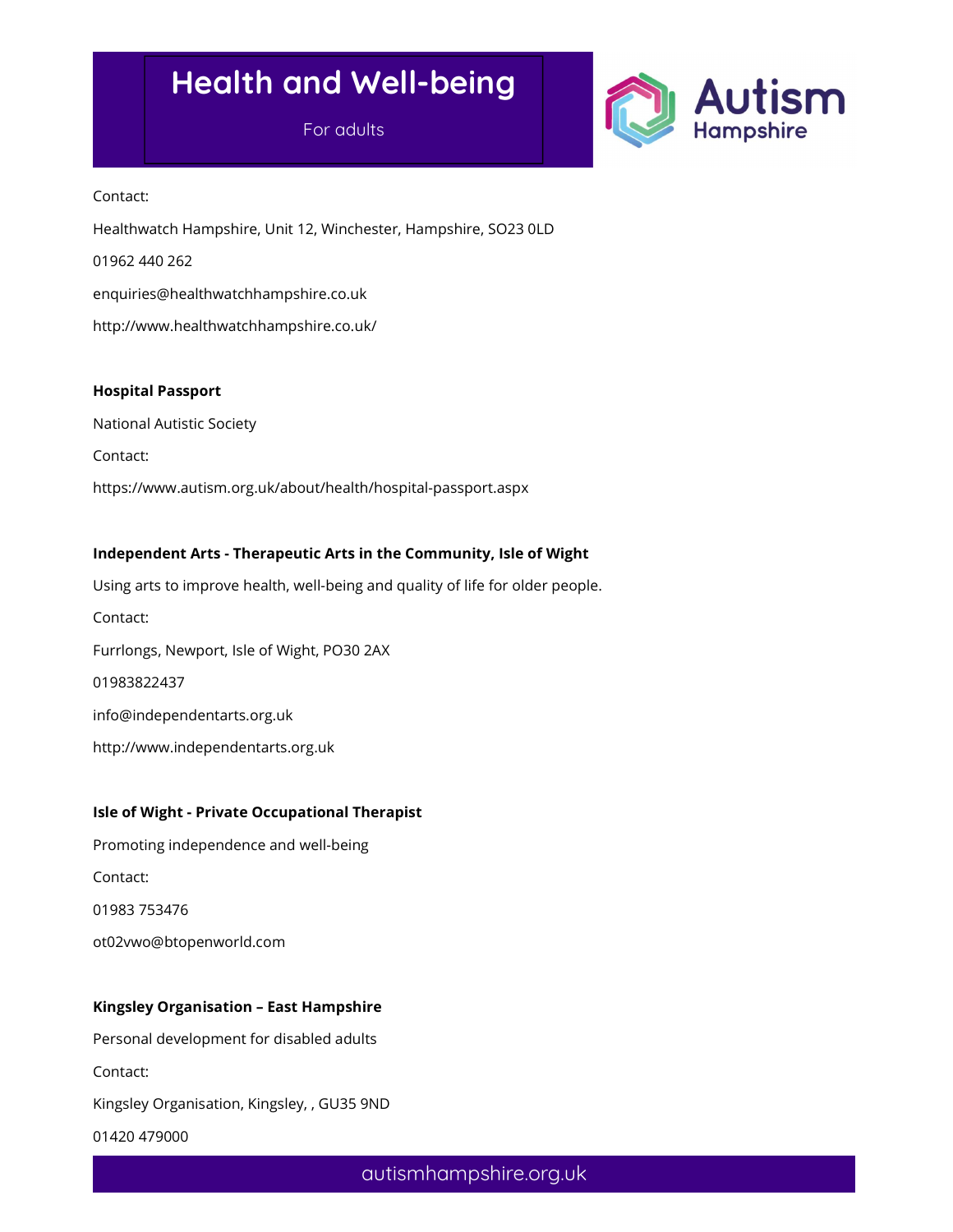For adults



jo@kingsleyorganisation.org.uk

http://www.kingsleyorganisation.org.uk

#### Learning Disabilities Healthcare Services - Solent NHS

For adults (aged 18+) with a learning disability and a healthcare need Contact: The Kestrel Centre, St James, Portsmouth, Hampshire, PO4 8LD 02392 684600 ian.chalcroft@solent.nhs.uk https://www.solent.nhs.uk/our-services/services-listings/learning-disability-healthcare-services/

## Made With Love by Emma

Weighted blankets and keepsakes Contact: 18 Carnegie Close, Lee on the Solent, Hampshire, PO13 9JZ 07713625530 madewithlove77@gmail.com http://www.madewithlovebyemma.com

## National Autistic Society: Health

Information for autistic people

Contact:

https://www.autism.org.uk/about/health.aspx

## National Health Service - Questions to Ask Leaflet

Easy read information about seeing the doctor or visiting the hospital

Contact:

https://www.nhs.uk/NHSEngland/AboutNHSservices/Documents/Ouestions%20to%20ask/QTA%20E

asy%20Read%20version.pdf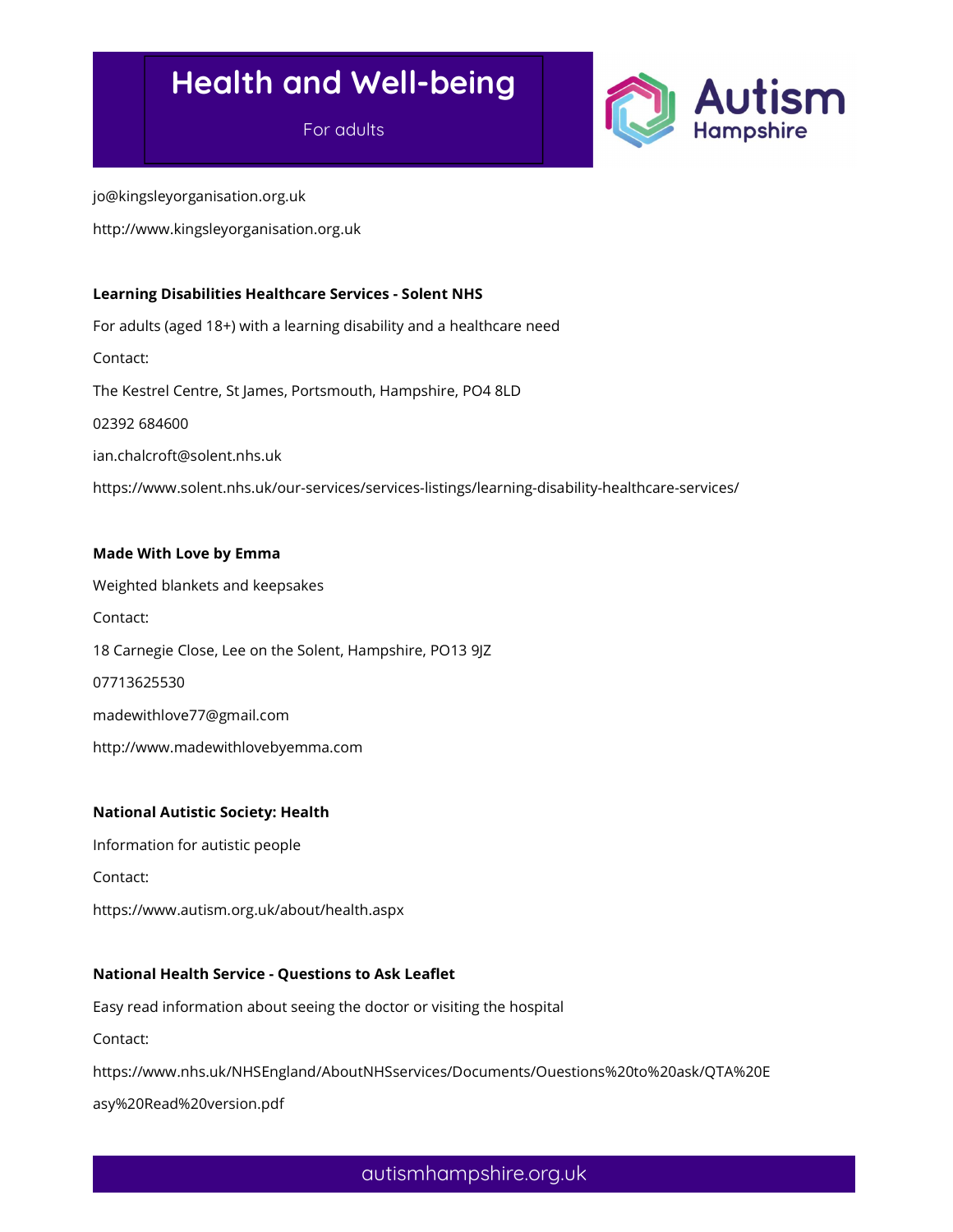For adults



#### Network Autism: Information for Dentists

Making dental practices more autism-friendly

Contact:

http://network.autism.org.uk/knowledge/insight-opinion/making-dental-practices-more-autismfriendly#.Wg0fbmKM7dY.facebook

#### New Hopes Nutrition - New Forest

A dietary specialist with experience supporting children/adults with autism Contact: 45 Waverley Road, Fordingbridge, Hampshire, SP6 1EU 07866 950685 susandavis@newforestnutrition.co.uk https://www.newforestnutrition.co.uk

## NHS Apps Library: Mental Health

A list of apps that support mental health

Contact:

https://apps.beta.nhs.uk/category/mental\_health

## NHS Choices Hospital Visit Guide

Going into hospital with a learning disability top tips leaflet

Contact:

http://www.nhs.uk/Livewell/Childrenwithalearningdisability/Pages/Going-into-hospital-withlearningdisability.aspx

## Portsmouth Disability Forum (PDF)

Promoting care, welfare, interest, education and advancement for disabled people and their families

Contact:

Frank Sorell Centre, Southsea, Hampshire, PO4 9HR

02392 815266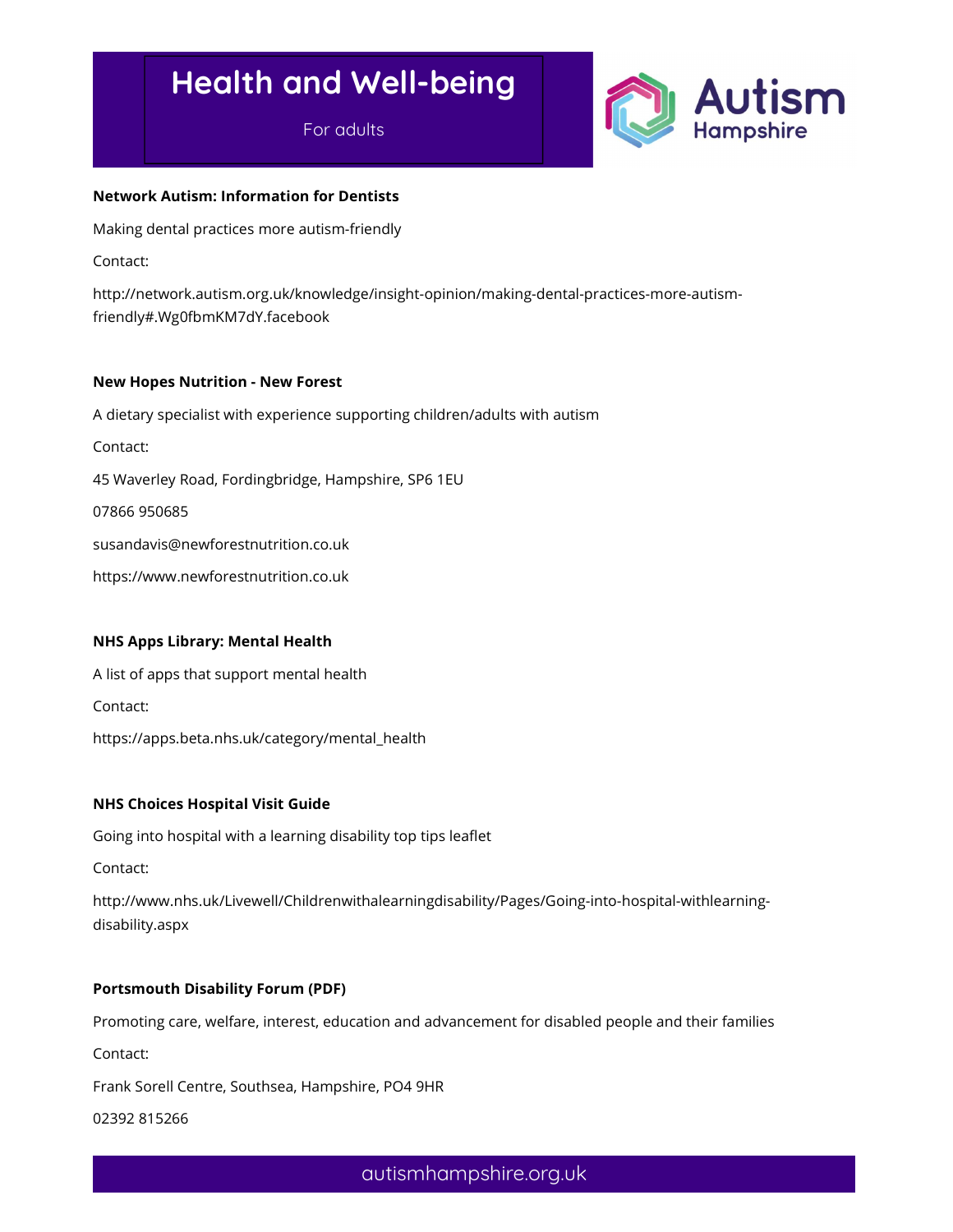For adults



contact@p-d-f.org.uk

http://www.p-d-f.org.uk/en/

#### Samaritans

24/7 support service

Contact:

08457 90 90 90

jo@samaritans.org

http://www.samaritans.org/

#### Say It Once

Website to provide records of key health and social care information about yourself Contact: 01794 519495 contact@sayitonce.info http://www.sayitonce.info/about.html

## Special Care Dental Service - Solent NHS

Provision for people with disabilities Contact: Dental Single Point of Access, Southampton, Hampshire, SO14 0YG 0300 300 2014 / 023 8077 2585 https://www.solent.nhs.uk/our-services/services-listings/special-care-dental-service/

## Special Yoga - Milford on Sea

Yoga workshops suitable for people with autism Contact: Halnaker House, Milton on Sea, Hampshire, SO41 0RP

0789 458 8002

info@novamileskoyoga.com